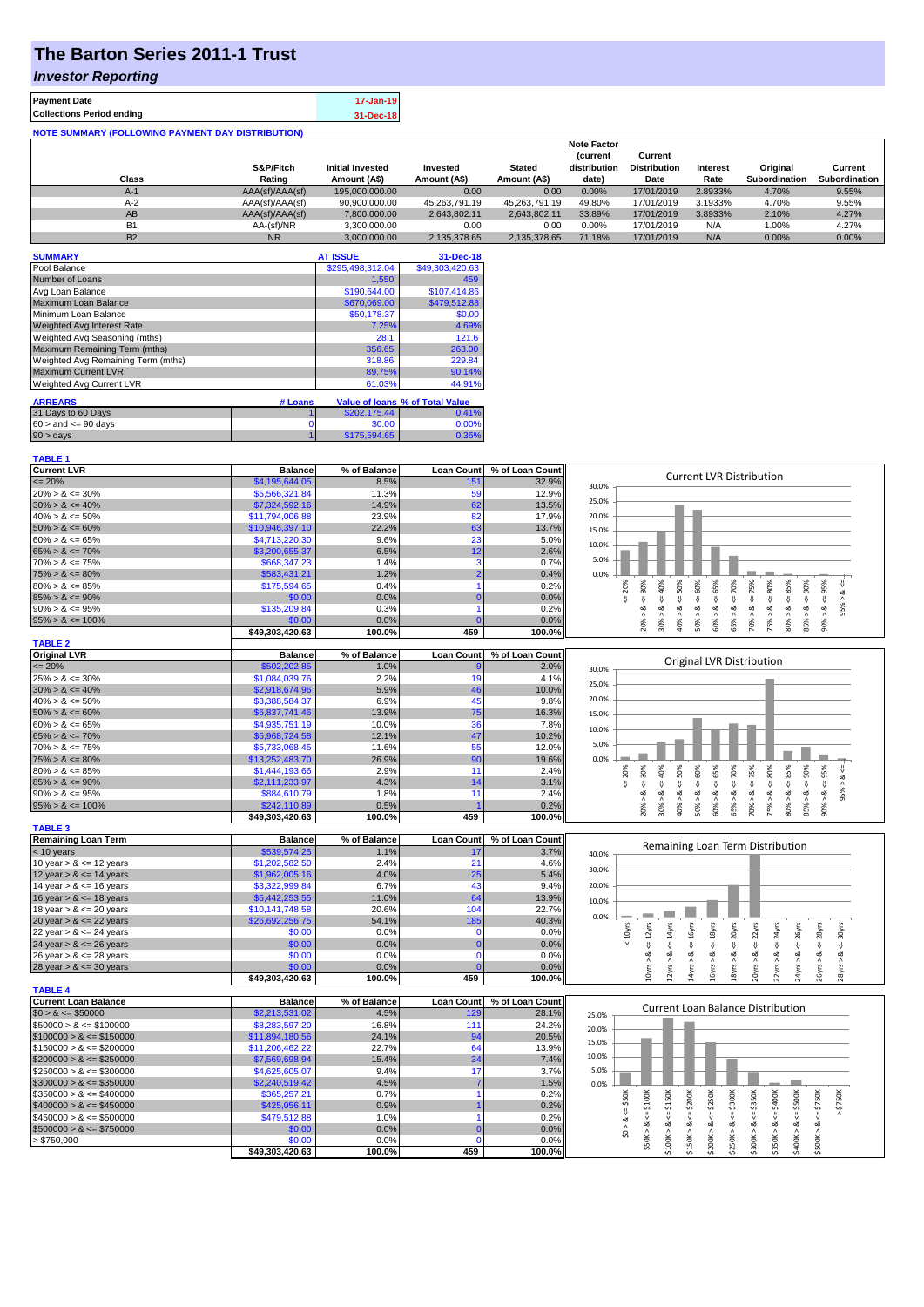# **The Barton Series 2011-1 Trust**

#### *Investor Reporting*

| <b>Payment Date</b><br><b>Collections Period ending</b><br><b>TABLE 5</b> |                                   | 17-Jan-19<br>31-Dec-18 |                      |                 |                                                                                                                                                                                                             |
|---------------------------------------------------------------------------|-----------------------------------|------------------------|----------------------|-----------------|-------------------------------------------------------------------------------------------------------------------------------------------------------------------------------------------------------------|
| <b>Loan Seasoning</b>                                                     | <b>Balance</b>                    | % of Balance           | <b>Loan Count</b>    | % of Loan Count |                                                                                                                                                                                                             |
| $= 6$ mths                                                                | \$0.00                            | 0.0%                   |                      | 0.0%            | Loan Seasoning Distribution<br>40.0%                                                                                                                                                                        |
| $> 8 \le 12$ mth                                                          | \$0.00                            | 0.0%                   | $\Omega$             | 0.0%            | 35.0%                                                                                                                                                                                                       |
| $12 > 8 \le 18$ mths                                                      | \$0.00                            | 0.0%                   | $\Omega$             | 0.0%            | 30.0%                                                                                                                                                                                                       |
| $18 > 8 \le 24$ mths                                                      | \$0.00                            | 0.0%                   | 0                    | 0.0%            | 25.0%<br>20.0%                                                                                                                                                                                              |
| $2 > 8 \le 3$ years<br>$3 > 8 \le 4$ years                                | \$0.00<br>\$0.00                  | 0.0%<br>0.0%           | $\Omega$<br>$\Omega$ | 0.0%<br>0.0%    | 15.0%                                                                                                                                                                                                       |
| $4 > 8 \le 5$ years                                                       | \$0.00                            | 0.0%                   | $\Omega$             | 0.0%            | 10.0%                                                                                                                                                                                                       |
| $5 > 8 \le 6$ years                                                       | \$0.00                            | 0.0%                   | $\Omega$             | 0.0%            | 5.0%                                                                                                                                                                                                        |
| $6 > 8 \le 7$ years                                                       | \$0.00                            | 0.0%                   | $\mathbf 0$          | 0.0%            | 0.0%                                                                                                                                                                                                        |
| $7 > 8 \le 8$ years                                                       | \$0.00                            | 0.0%                   | $\mathbf 0$          | 0.0%            | $\leq$ 9 years<br><= 10 years<br>$x = 6$ mths<br>$\leq 12$ mth<br>24 mths<br>$2 > 8 < 3$ years<br>$3 > 8 < 4$ years<br>$4 > 8 \leq 5$ years<br>$5 > 8 < 6$ years<br>$6 > 8 < z < 7$ years<br>$\leq$ 8 years |
| $8 > 8 \le 9$ years                                                       | \$18,114,898.62                   | 36.7%                  | 124                  | 27.0%           |                                                                                                                                                                                                             |
| $9 > 8 \le 10$ years                                                      | \$13,200,830.77                   | 26.8%                  | 117                  | 25.5%           | V<br>$7 > 8$ .<br>$8 > 8$ .<br>ವ<br>ಷ                                                                                                                                                                       |
| > 10 years                                                                | \$17,987,691.24                   | 36.5%                  | 218                  | 47.5%           | $12 > 8$ <= 18 mths<br>$18 > 8$<br>$\hat{9}$                                                                                                                                                                |
| <b>TABLE 6</b>                                                            | \$49,303,420.63                   | 100.0%                 | 459                  | 100.0%          |                                                                                                                                                                                                             |
| Postcode Concentration (top 10 by value)                                  | <b>Balance</b>                    | % of Balance           | <b>Loan Count</b>    | % of Loan Count |                                                                                                                                                                                                             |
| 5700                                                                      | \$1,796,641.73                    | 3.6%                   |                      | 4.1%            | Geographic Distribution<br>0.7%                                                                                                                                                                             |
| 2905                                                                      | \$1,188,223.64                    | 2.4%                   | 8                    | 1.7%            | 16.5%                                                                                                                                                                                                       |
| 2602                                                                      | \$1,179,173.07                    | 2.4%                   |                      | 1.7%            |                                                                                                                                                                                                             |
| 5159                                                                      | \$1,099,361.92                    | 2.2%                   | 8                    | 1.7%            |                                                                                                                                                                                                             |
| 2617<br>2614                                                              | \$1,063,425.98                    | 2.2%<br>2.1%           | 7                    | 1.3%<br>1.5%    | 6.4%                                                                                                                                                                                                        |
| 2615                                                                      | \$1,042,145.46<br>\$1,001,311.57  | 2.0%                   | 10                   | 2.2%            | 52.2%                                                                                                                                                                                                       |
| 2620                                                                      | \$976,798.54                      | 2.0%                   | 7                    | 1.5%            |                                                                                                                                                                                                             |
| 5108                                                                      | \$976,006.37                      | 2.0%                   | 8                    | 1.7%            |                                                                                                                                                                                                             |
| 2605                                                                      | \$915,245.12                      | 1.9%                   | 5                    | 1.1%            | 24.1%                                                                                                                                                                                                       |
| <b>TABLE 7</b>                                                            |                                   |                        |                      |                 |                                                                                                                                                                                                             |
| <b>Geographic Distribution</b>                                            | <b>Balance</b>                    | % of Balance           | <b>Loan Count</b>    | % of Loan Count | SA ACT NSW WA Other                                                                                                                                                                                         |
| <b>Australian Capital Territory</b>                                       | \$11,902,033.70                   | 24.1%                  | 88                   | 19.2%           |                                                                                                                                                                                                             |
| New South Wales                                                           | \$3,159,847.36                    | 6.4%                   | 22                   | 4.8%            |                                                                                                                                                                                                             |
| Northern Territory                                                        | \$0.00                            | 0.0%                   | $\mathbf{0}$         | 0.0%            | Metro / Non-Metro / Inner City Distribution                                                                                                                                                                 |
| Queensland                                                                | \$0.00                            | 0.0%                   | $\mathbf 0$          | 0.0%            | 16.6%                                                                                                                                                                                                       |
| South Australia<br>Tasmania                                               | \$25,758,757.46<br>\$0.00         | 52.2%<br>0.0%          | 280<br>$\Omega$      | 61.0%<br>0.0%   |                                                                                                                                                                                                             |
| Victoria                                                                  | \$333,184.00                      | 0.7%                   |                      | 1.1%            |                                                                                                                                                                                                             |
| Western Australia                                                         | \$8,149,598.11                    | 16.5%                  | 64                   | 13.9%           |                                                                                                                                                                                                             |
|                                                                           | \$49,303,420.63                   | 100.0%                 | 459                  | 100.0%          |                                                                                                                                                                                                             |
| <b>TABLE 8</b>                                                            |                                   |                        |                      |                 |                                                                                                                                                                                                             |
| Metro/Non-Metro/Inner-City                                                | <b>Balance</b>                    | % of Balance           | <b>Loan Count</b>    | % of Loan Count | 82.6%                                                                                                                                                                                                       |
| Metro                                                                     | \$40,723,428.99                   | 82.6%                  | 377                  | 82.1%           |                                                                                                                                                                                                             |
| Non-metro<br>Inner city                                                   | \$8,192,857.50<br>\$387,134.14    | 16.6%<br>0.8%          | 79                   | 17.2%<br>0.7%   |                                                                                                                                                                                                             |
|                                                                           | \$49,303,420.63                   | 100.0%                 | 459                  | 100.0%          | <b>■</b> Metro<br>Non-metro<br>Inner city                                                                                                                                                                   |
| <b>TABLE 9</b>                                                            |                                   |                        |                      |                 |                                                                                                                                                                                                             |
| <b>Property Type</b>                                                      | <b>Balance</b>                    | % of Balance           | <b>Loan Count</b>    | % of Loan Count |                                                                                                                                                                                                             |
| <b>Residential House</b>                                                  | \$45,249,283.36                   | 91.8%                  | 419                  | 91.3%           | Occupancy Type Distribution                                                                                                                                                                                 |
| <b>Residential Unit</b>                                                   | \$3,906,868.98                    | 7.9%                   | 39                   | 8.5%            | 5.2%                                                                                                                                                                                                        |
| Rural<br>Semi-Rural                                                       | \$0.00<br>\$0.00                  | 0.0%<br>0.0%           | $\mathbf 0$<br>0     | 0.0%<br>0.0%    |                                                                                                                                                                                                             |
| <b>High Density</b>                                                       | \$147,268.29                      | 0.3%                   |                      | 0.2%            |                                                                                                                                                                                                             |
|                                                                           | \$49,303,420.63                   | 100.0%                 | 459                  | 100.0%          |                                                                                                                                                                                                             |
| <b>TABLE 10</b>                                                           |                                   |                        |                      |                 |                                                                                                                                                                                                             |
| <b>Occupancy Type</b>                                                     | <b>Balance</b>                    | % of Balance           | <b>Loan Count</b>    | % of Loan Count |                                                                                                                                                                                                             |
| Owner Occupied                                                            | \$46,727,156.79                   | 94.8%                  | 432                  | 94.1%           |                                                                                                                                                                                                             |
| Investment                                                                | \$2,576,263,84<br>\$49,303,420.63 | 5.2%<br>100.0%         | 27<br>459            | 5.9%<br>100.0%  |                                                                                                                                                                                                             |
| <b>TABLE 11</b>                                                           |                                   |                        |                      |                 | 94.8%                                                                                                                                                                                                       |
| <b>Employment Type Distribution</b>                                       | <b>Balance</b>                    | % of Balance           | <b>Loan Count</b>    | % of Loan Count | Owner Occupied<br>Investment                                                                                                                                                                                |
| Contractor                                                                | \$451,653.06                      | 0.9%                   |                      | 1.3%            |                                                                                                                                                                                                             |
| Pay-as-you-earn employee (casual)                                         | \$1,142,170.08                    | 2.3%                   | 10                   | 2.2%            | <b>LMI Provider Distribution</b>                                                                                                                                                                            |
| Pay-as-you-earn employee (full time)                                      | \$38,981,316.20                   | 79.1%                  | 346                  | 75.4%           |                                                                                                                                                                                                             |
| Pay-as-you-earn employee (part time)<br>Self employed                     | \$3,665,410.19<br>\$2,013,096.41  | 7.4%<br>4.1%           | 43<br>17             | 9.4%<br>3.7%    | 5.9%                                                                                                                                                                                                        |
| No data                                                                   | \$3,049,774.69                    | 6.2%                   | 37                   | 8.1%            |                                                                                                                                                                                                             |
|                                                                           | \$49,303,420.63                   | 100.0%                 | 459                  | 100.0%          |                                                                                                                                                                                                             |
| <b>TABLE 12</b>                                                           |                                   |                        |                      |                 |                                                                                                                                                                                                             |
| <b>LMI Provider</b>                                                       | <b>Balance</b>                    | % of Balance           | <b>Loan Count</b>    | % of Loan Count |                                                                                                                                                                                                             |
| QBE<br>Genworth                                                           | \$46,413,712.53<br>\$2,889,708.10 | 94.1%<br>5.9%          | 442<br>17            | 96.3%           |                                                                                                                                                                                                             |
|                                                                           | \$49,303,420.63                   | 100.0%                 | 459                  | 3.7%<br>100.0%  |                                                                                                                                                                                                             |
| <b>TABLE 13</b>                                                           |                                   |                        |                      |                 | 94.1%                                                                                                                                                                                                       |
| <b>Arrears</b>                                                            | <b>Balance</b>                    | % of Balance           | <b>Loan Count</b>    | % of Loan Count | $\blacksquare$ QBE                                                                                                                                                                                          |
| $\leq 0$ days                                                             | \$47,220,155.37                   | 95.8%                  | 445                  | 96.9%           | Genworth                                                                                                                                                                                                    |
| $0 >$ and $\leq$ 30 days                                                  | \$1,705,495.17                    | 3.5%                   | 12                   | 2.6%            |                                                                                                                                                                                                             |
| $30 >$ and $\leq 60$ days                                                 | \$202,175.44                      | 0.4%                   | $\Omega$             | 0.2%            | Interest Rate Type Distribution<br>15.3%                                                                                                                                                                    |
| $60 >$ and $\leq 90$ days<br>$90 > \text{days}$                           | \$0.00<br>\$175,594.65            | 0.0%<br>0.4%           |                      | 0.0%<br>0.2%    |                                                                                                                                                                                                             |
|                                                                           | \$49,303,420.63                   | 100.0%                 | 459                  | 100.0%          |                                                                                                                                                                                                             |
| <b>TABLE 14</b>                                                           |                                   |                        |                      |                 |                                                                                                                                                                                                             |
| <b>Interest Rate Type</b>                                                 | <b>Balance</b>                    | % of Balance           | <b>Loan Count</b>    | % of Loan Count |                                                                                                                                                                                                             |
| Variable                                                                  | \$41,762,591.75                   | 84.7%                  | 396                  | 86.3%           |                                                                                                                                                                                                             |
| Fixed                                                                     | \$7,540,828.88                    | 15.3%                  | 63                   | 13.7%           |                                                                                                                                                                                                             |
| <b>TABLE 15</b>                                                           | \$49,303,420.63                   | 100.0%                 | 459                  | 100.0%          | 84.7%                                                                                                                                                                                                       |
| <b>Weighted Ave Interest Rate</b>                                         | <b>Balance</b>                    | <b>Loan Count</b>      |                      |                 | Variable Fixed                                                                                                                                                                                              |
| <b>Fixed Interest Rate</b>                                                | 4.28%                             | 63                     |                      |                 |                                                                                                                                                                                                             |